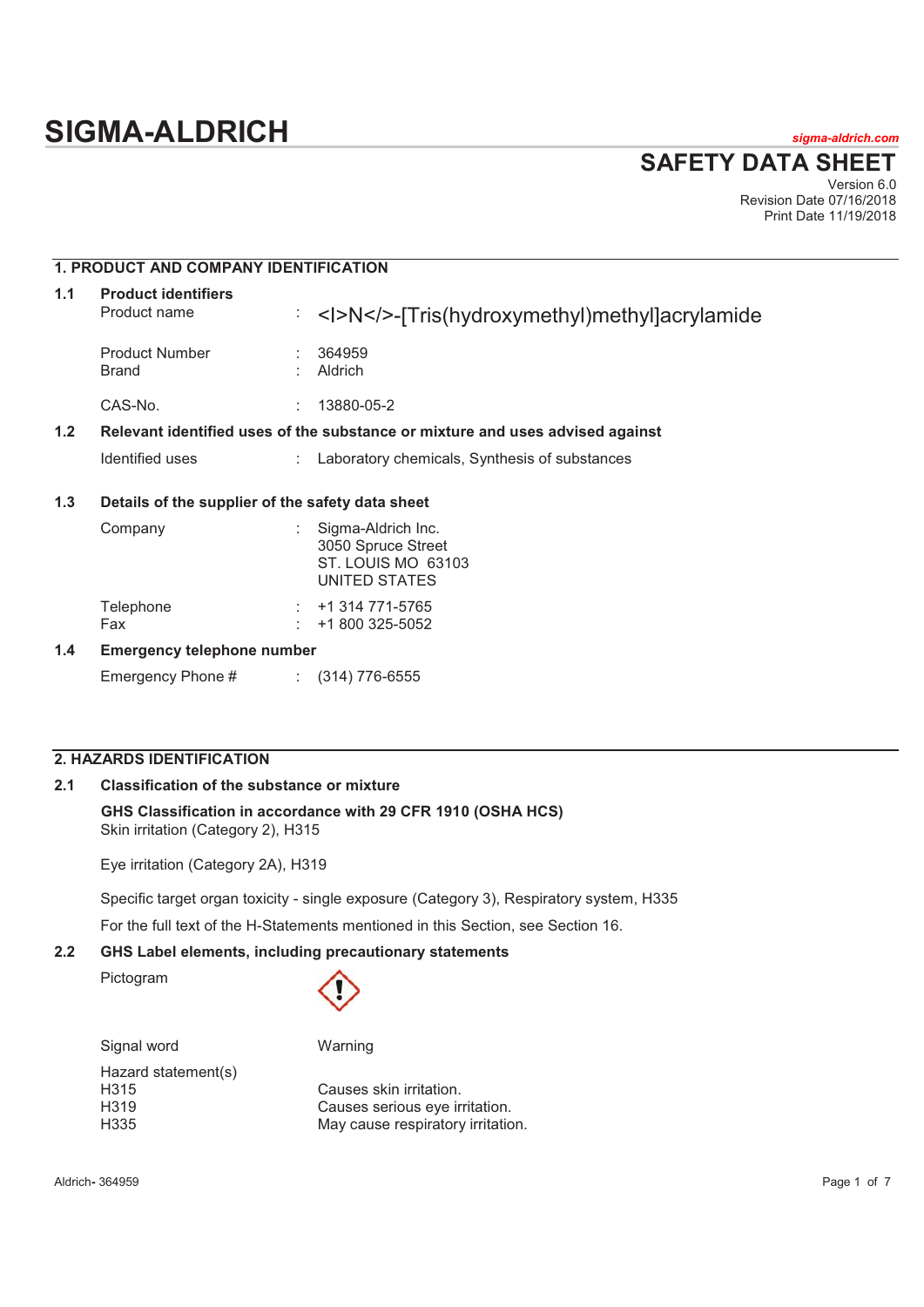| Avoid breathing dust/ fume/ gas/ mist/ vapours/ spray.                                                                              |
|-------------------------------------------------------------------------------------------------------------------------------------|
| Wash skin thoroughly after handling.                                                                                                |
| Use only outdoors or in a well-ventilated area.                                                                                     |
| Wear protective gloves/ eye protection/ face protection.                                                                            |
| IF ON SKIN: Wash with plenty of soap and water.                                                                                     |
| IF INHALED: Remove victim to fresh air and keep at rest in a position<br>comfortable for breathing.                                 |
| IF IN EYES: Rinse cautiously with water for several minutes. Remove<br>contact lenses, if present and easy to do. Continue rinsing. |
| Call a POISON CENTER/doctor if you feel unwell.                                                                                     |
| Specific treatment (see supplemental first aid instructions on this label).                                                         |
| If skin irritation occurs: Get medical advice/attention.                                                                            |
| If eye irritation persists: Get medical advice/ attention.                                                                          |
| Take off contaminated clothing and wash before reuse.                                                                               |
| Store in a well-ventilated place. Keep container tightly closed.                                                                    |
| Store locked up.                                                                                                                    |
| Dispose of contents/ container to an approved waste disposal plant.                                                                 |
|                                                                                                                                     |

# **2.3 Hazards not otherwise classified (HNOC) or not covered by GHS** - none

# **3. COMPOSITION/INFORMATION ON INGREDIENTS**

# **3.1 Substances**

| Synonyms         | : TRIS-acrylamide<br>NAT |
|------------------|--------------------------|
| Formula          | : $C_7H_{13}NO_4$        |
| Molecular weight | : $175.18$ g/mol         |
| CAS-No.          | 13880-05-2               |
| EC-No.           | $: 237 - 645 - 4$        |

No components need to be disclosed according to the applicable regulations.

For the full text of the H-Statements mentioned in this Section, see Section 16.

# **4. FIRST AID MEASURES**

### **4.1 Description of first aid measures**

### **General advice**

Consult a physician. Show this safety data sheet to the doctor in attendance.

### **If inhaled**

If breathed in, move person into fresh air. If not breathing, give artificial respiration. Consult a physician.

### **In case of skin contact**

Wash off with soap and plenty of water. Consult a physician.

### **In case of eye contact**

Rinse thoroughly with plenty of water for at least 15 minutes and consult a physician.

### **If swallowed**

Never give anything by mouth to an unconscious person. Rinse mouth with water. Consult a physician.

# **4.2 Most important symptoms and effects, both acute and delayed**

The most important known symptoms and effects are described in the labelling (see section 2.2) and/or in section 11

### **4.3 Indication of any immediate medical attention and special treatment needed**  No data available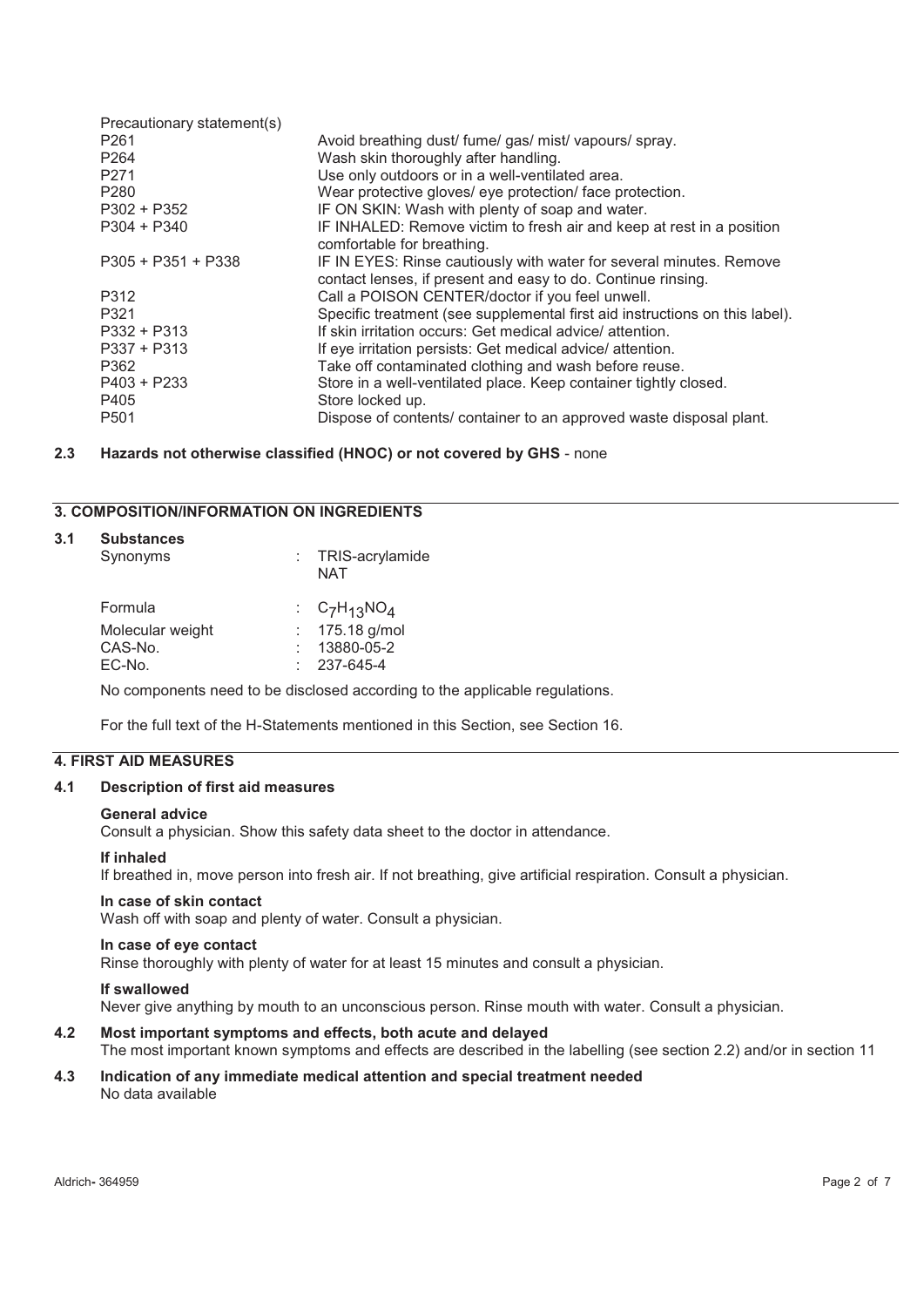# **5. FIREFIGHTING MEASURES**

### **5.1 Extinguishing media**

# **Suitable extinguishing media**

Use water spray, alcohol-resistant foam, dry chemical or carbon dioxide.

**5.2 Special hazards arising from the substance or mixture**  Carbon oxides, Nitrogen oxides (NOx)

# **5.3 Advice for firefighters**  Wear self-contained breathing apparatus for firefighting if necessary.

**5.4 Further information**  No data available

# **6. ACCIDENTAL RELEASE MEASURES**

**6.1 Personal precautions, protective equipment and emergency procedures**  Use personal protective equipment. Avoid dust formation. Avoid breathing vapours, mist or gas. Ensure adequate ventilation. Evacuate personnel to safe areas. Avoid breathing dust. For personal protection see section 8.

### **6.2 Environmental precautions**  Do not let product enter drains.

- **6.3 Methods and materials for containment and cleaning up**  Pick up and arrange disposal without creating dust. Sweep up and shovel. Keep in suitable, closed containers for disposal.
- **6.4 Reference to other sections**

For disposal see section 13.

# **7. HANDLING AND STORAGE**

### **7.1 Precautions for safe handling**

Avoid contact with skin and eyes. Avoid formation of dust and aerosols. Provide appropriate exhaust ventilation at places where dust is formed.Normal measures for preventive fire protection. For precautions see section 2.2.

### **7.2 Conditions for safe storage, including any incompatibilities**  Keep container tightly closed in a dry and well-ventilated place.

Recommended storage temperature 2 - 8 °C

Light sensitive. Moisture sensitive. Storage class (TRGS 510): 13: Non Combustible Solids

# **7.3 Specific end use(s)**

Apart from the uses mentioned in section 1.2 no other specific uses are stipulated

# **8. EXPOSURE CONTROLS/PERSONAL PROTECTION**

### **8.1 Control parameters**

**Components with workplace control parameters** 

Contains no substances with occupational exposure limit values.

# **8.2 Exposure controls**

# **Appropriate engineering controls**

Handle in accordance with good industrial hygiene and safety practice. Wash hands before breaks and at the end of workday.

# **Personal protective equipment**

# **Eye/face protection**

Safety glasses with side-shields conforming to EN166 Use equipment for eye protection tested and approved under appropriate government standards such as NIOSH (US) or EN 166(EU).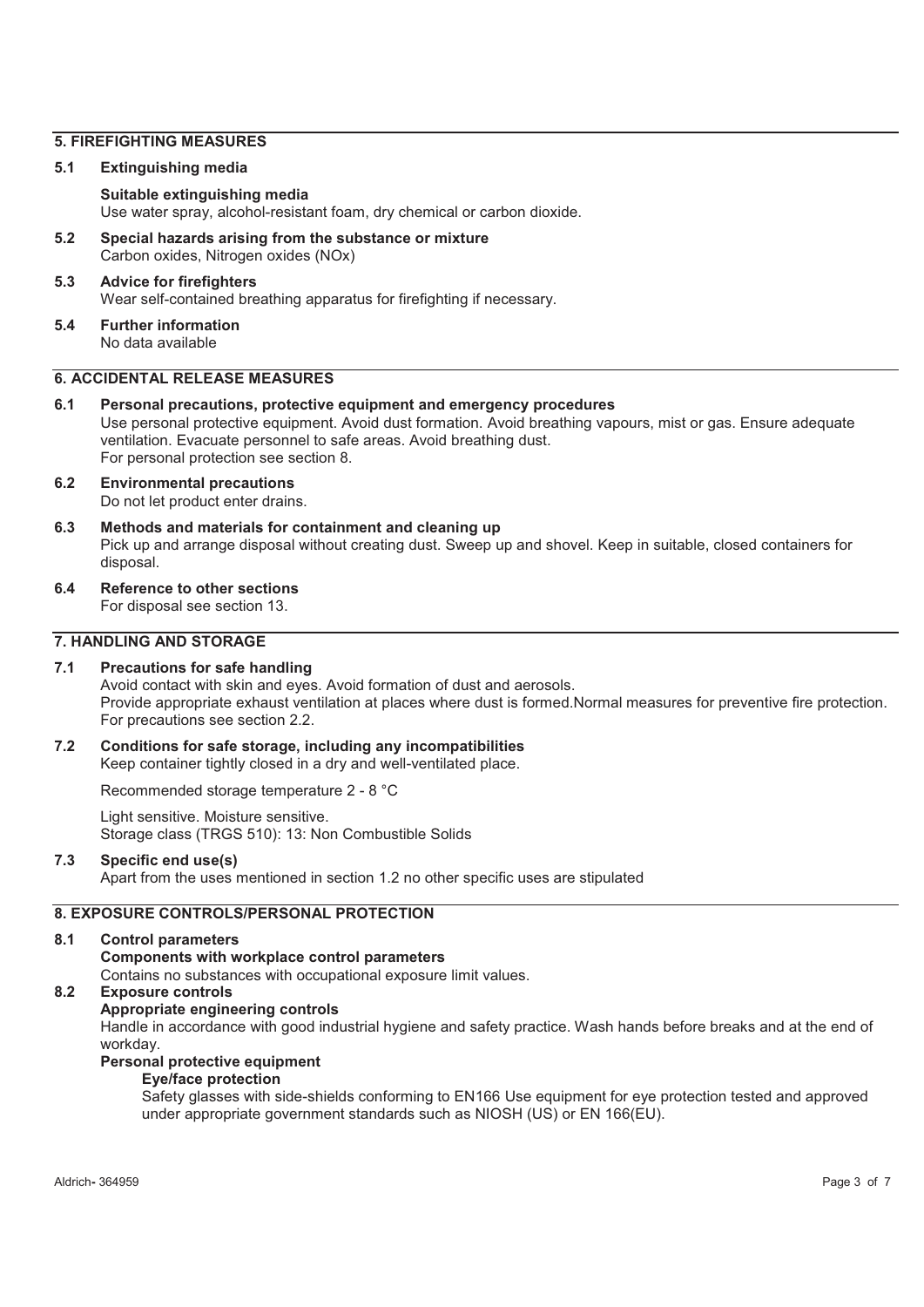### **Skin protection**

Handle with gloves. Gloves must be inspected prior to use. Use proper glove removal technique (without touching glove's outer surface) to avoid skin contact with this product. Dispose of contaminated gloves after use in accordance with applicable laws and good laboratory practices. Wash and dry hands.

Full contact Material: Nitrile rubber Minimum layer thickness: 0.11 mm Break through time: 480 min Material tested:Dermatril® (KCL 740 / Aldrich Z677272, Size M)

Splash contact Material: Nitrile rubber Minimum layer thickness: 0.11 mm Break through time: 480 min Material tested:Dermatril® (KCL 740 / Aldrich Z677272, Size M)

data source: KCL GmbH, D-36124 Eichenzell, phone +49 (0)6659 87300, e-mail sales@kcl.de, test method: EN374

If used in solution, or mixed with other substances, and under conditions which differ from EN 374, contact the supplier of the CE approved gloves. This recommendation is advisory only and must be evaluated by an industrial hygienist and safety officer familiar with the specific situation of anticipated use by our customers. It should not be construed as offering an approval for any specific use scenario.

### **Body Protection**

Impervious clothing, The type of protective equipment must be selected according to the concentration and amount of the dangerous substance at the specific workplace.

### **Respiratory protection**

For nuisance exposures use type P95 (US) or type P1 (EU EN 143) particle respirator.For higher level protection use type OV/AG/P99 (US) or type ABEK-P2 (EU EN 143) respirator cartridges. Use respirators and components tested and approved under appropriate government standards such as NIOSH (US) or CEN (EU). **Control of environmental exposure** 

Do not let product enter drains.

# **9. PHYSICAL AND CHEMICAL PROPERTIES**

### **9.1 Information on basic physical and chemical properties**

| a)      | Appearance                                         | Form: crystalline<br>Colour: colourless                 |
|---------|----------------------------------------------------|---------------------------------------------------------|
| b)      | Odour                                              | No data available                                       |
| C)      | <b>Odour Threshold</b>                             | No data available                                       |
| d)      | рH                                                 | No data available                                       |
| e)      | Melting point/freezing<br>point                    | Melting point/range: 136 - 141 °C (277 - 286 °F) - lit. |
| f)      | Initial boiling point and<br>boiling range         | No data available                                       |
| g)      | Flash point                                        | No data available                                       |
| h)      | Evaporation rate                                   | No data available                                       |
| i)      | Flammability (solid, gas)                          | No data available                                       |
| i)      | Upper/lower<br>flammability or<br>explosive limits | No data available                                       |
| k)      | Vapour pressure                                    | No data available                                       |
| $\vert$ | Vapour density                                     | No data available                                       |
| m)      | Relative density                                   | No data available                                       |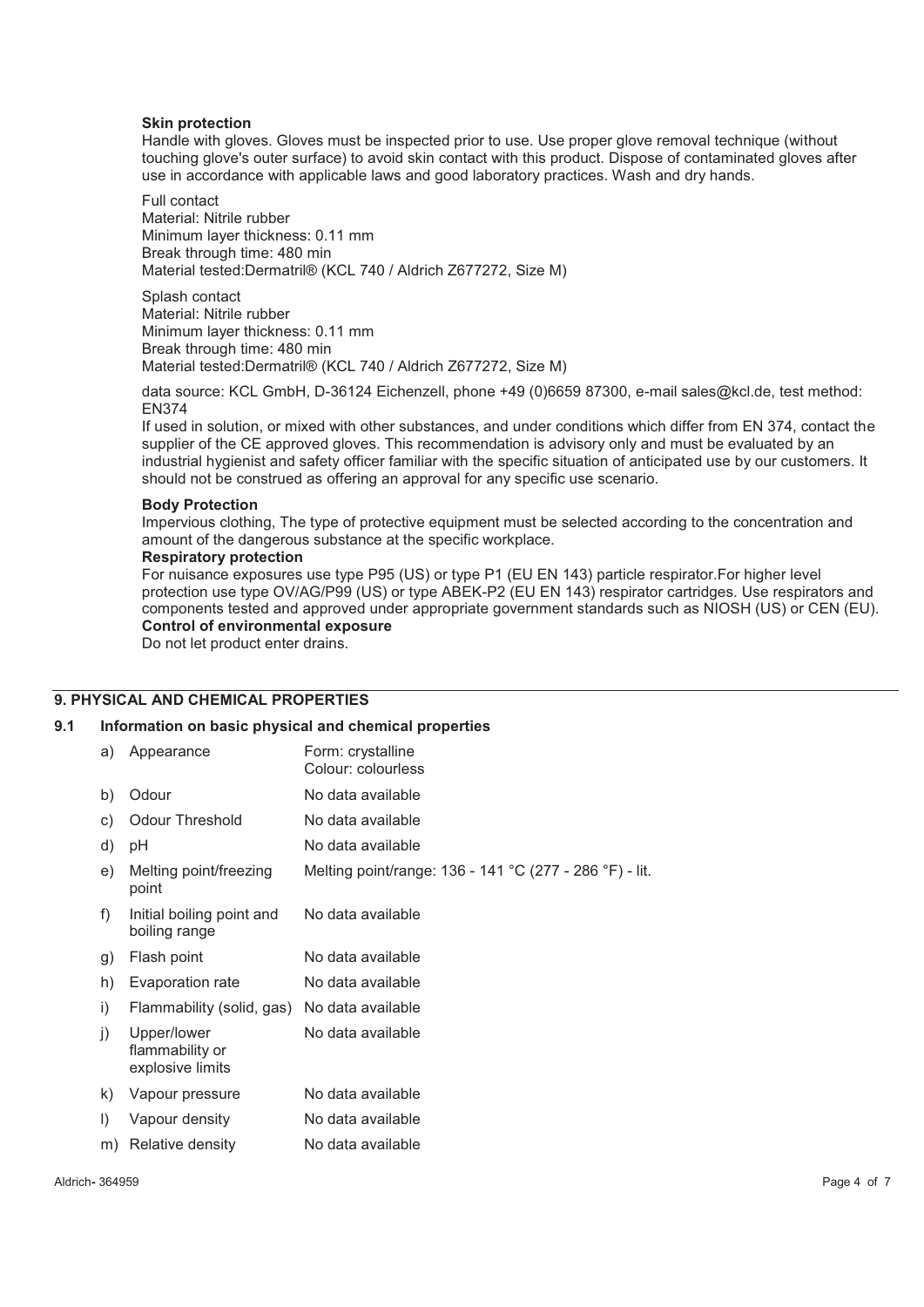|     | n) | Water solubility                                     | No data available |
|-----|----|------------------------------------------------------|-------------------|
|     | O) | Partition coefficient: n-<br>octanol/water           | No data available |
|     | p) | Auto-ignition<br>temperature                         | No data available |
|     | q) | Decomposition<br>temperature                         | No data available |
|     | r) | Viscosity                                            | No data available |
|     | S) | <b>Explosive properties</b>                          | No data available |
|     | t) | Oxidizing properties                                 | No data available |
| 9.2 |    | <b>Other safety information</b><br>No data available |                   |

# **10. STABILITY AND REACTIVITY**

### **10.1 Reactivity**  No data available

- **10.2 Chemical stability**  Stable under recommended storage conditions.
- **10.3 Possibility of hazardous reactions**  No data available
- **10.4 Conditions to avoid**  No data available
- **10.5 Incompatible materials**  Strong oxidizing agents

### **10.6 Hazardous decomposition products**  Hazardous decomposition products formed under fire conditions. - Carbon oxides, Nitrogen oxides (NOx) Other decomposition products - No data available In the event of fire: see section 5

# **11. TOXICOLOGICAL INFORMATION**

### **11.1 Information on toxicological effects**

### **Acute toxicity**

No data available Inhalation: No data available Dermal: No data available No data available

# **Skin corrosion/irritation**

No data available

**Serious eye damage/eye irritation**  No data available

### **Respiratory or skin sensitisation**  No data available

**Germ cell mutagenicity**  No data available

### **Carcinogenicity**

IARC: No component of this product present at levels greater than or equal to 0.1% is identified as probable, possible or confirmed human carcinogen by IARC.

ACGIH: No component of this product present at levels greater than or equal to 0.1% is identified as a

Aldrich**-** 364959 Page 5 of 7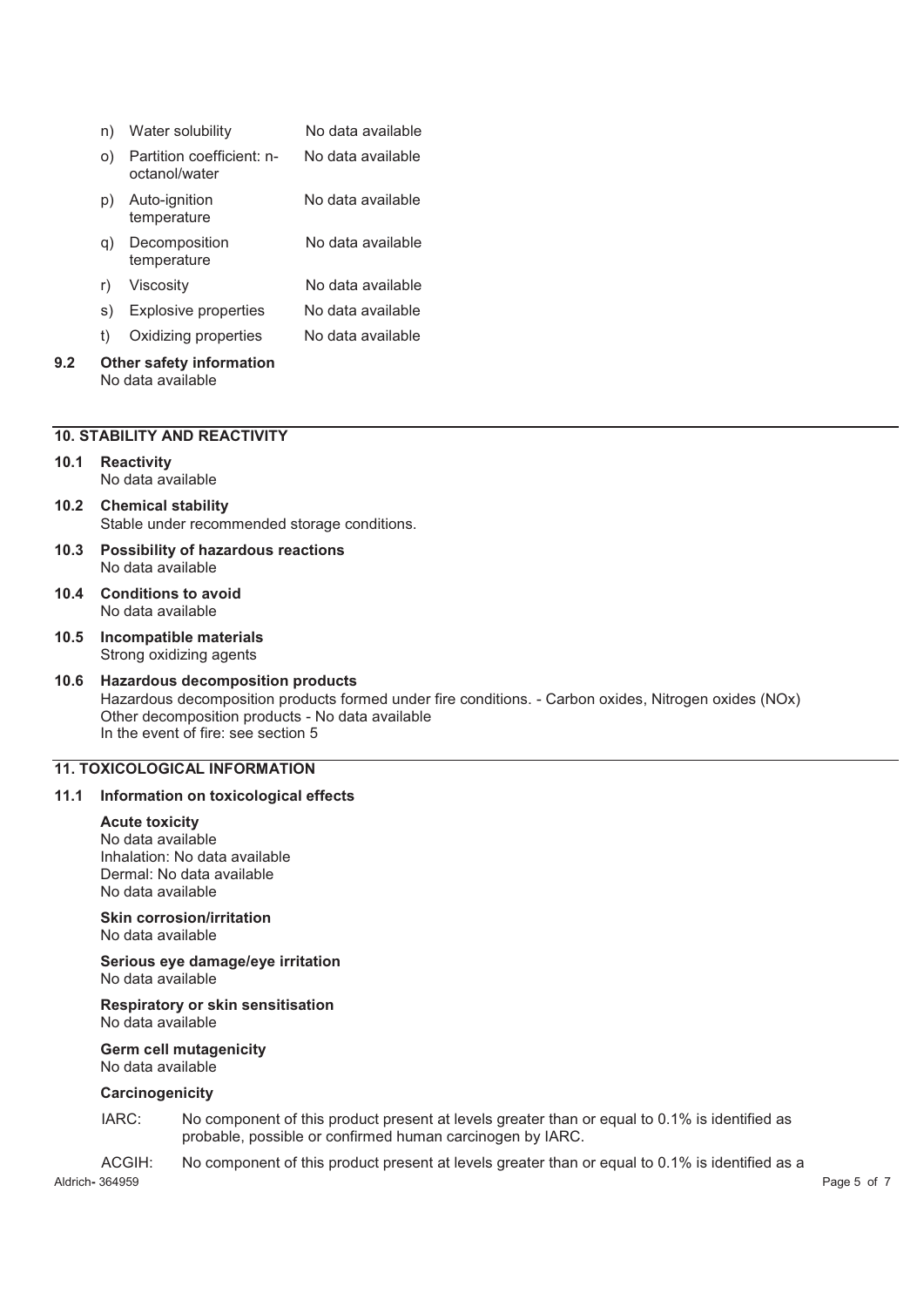carcinogen or potential carcinogen by ACGIH.

- NTP: No component of this product present at levels greater than or equal to 0.1% is identified as a known or anticipated carcinogen by NTP.
- OSHA: No component of this product present at levels greater than or equal to 0.1% is on OSHA's list of regulated carcinogens.

### **Reproductive toxicity**

No data available No data available

**Specific target organ toxicity - single exposure**  Inhalation - May cause respiratory irritation.

### **Specific target organ toxicity - repeated exposure**  No data available

**Aspiration hazard**  No data available

### **Additional Information**

RTECS: Not available

To the best of our knowledge, the chemical, physical, and toxicological properties have not been thoroughly investigated.

# **12. ECOLOGICAL INFORMATION**

- **12.1 Toxicity**  No data available
- **12.2 Persistence and degradability**  No data available
- **12.3 Bioaccumulative potential**  No data available

# **12.4 Mobility in soil**  No data available(N-[2-Hydroxy-1,1-bis(hydroxymethyl)ethyl]acrylamide)

**12.5 Results of PBT and vPvB assessment**  PBT/vPvB assessment not available as chemical safety assessment not required/not conducted

### **12.6 Other adverse effects**

No data available

# **13. DISPOSAL CONSIDERATIONS**

# **13.1 Waste treatment methods**

### **Product**

Offer surplus and non-recyclable solutions to a licensed disposal company.

**Contaminated packaging** Dispose of as unused product.

# **14. TRANSPORT INFORMATION**

**DOT (US)** Not dangerous goods **IMDG** Not dangerous goods

Aldrich**-** 364959 Page 6 of 7 **IATA** Not dangerous goods<br>Aldrich-364959